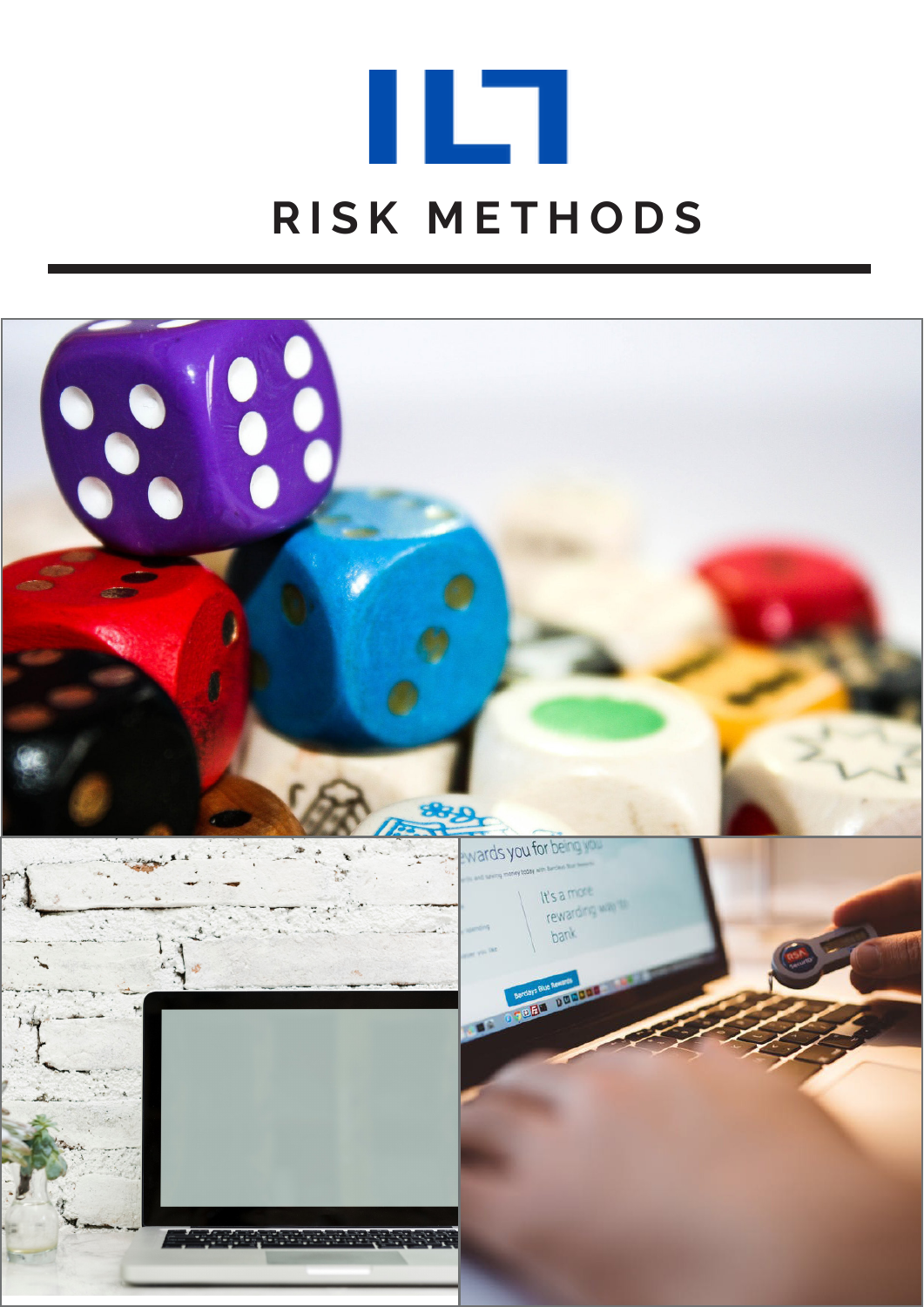## A further Review of Risk Methods

Il7 Consultants will work with customers to define which methodology they prefer. IL7 consultants will identify salient features and reasons for implementing a framework and discuss these with clients with some assurance.

The purpose of Risk Assessment (Identify, Analysis + Evaluation) is said to be recognition and ranking of risk. This is common to all methods. But each method associates different meanings with the words it uses. The difference between Analysis and Evaluation are clearly defined in ISO 73. In IS1/2 the calculated risk is set against the pre-defined risk appetite. If it is within this risk appetite it can be tolerated (accepted by an Accreditor) rather than escalated to the business risk owner (SIRO). In fact RMADS are rarely signed off by SIROs or IAO's, although individual risks might be escalated by means of a Risk Balance Case (RBC). IL7 will promote a framework and culture where all calculated (analysed) risks are evaluated within business context and where thought appropriate, promote the escalation of risk "sign off" to the business owner.

It is the implementation of IS1 and the culture within many organisations that denies the SIRO access to subject matter expert opinion on the risks that are taken on their behalf by the process of acceptance "if it is within pre-defined risk appetite". In this IS1/2 is very similar to the Orange Book even though its implementation has often excluded the SIRO. In fact IS 1/2 addresses risk appetite in the context of accepting and managing residual risks. It is not forthright about opportunity risk and how risk attitude can be a positive factor determining risk appetite. The Orange Book is more balanced on Risk Appetite. The concept *(of risk appetite)* may be looked at in different ways depending on whether the risk (the uncertainty) being considered is a threat or an opportunity. It says "In considering threats the concept of risk appetite embraces the level of exposure which is considered tolerable and justifiable should it be realised. In this sense it is about comparing the cost (financial or otherwise) of constraining the risk with the cost of the exposure should the exposure become a reality and finding an acceptable balance" This fits with IS ½ concept of accepting residual risk. But it also says "When considering opportunities the concept embraces consideration of how much one is prepared to actively put at risk in order to obtain the benefits of the opportunity. In this sense it is about comparing the value (financial or otherwise) of potential benefits with the losses which might be incurred (some losses may be incurred with or without realising the benefits). But it is unfair to think that IS1/2 ignores the benefits. IS1/2 says on page 17, that it is about balancing the benefits of risk. But it also states that the Management Board must clearly state 'and the SIRO must actively demonstrate the Management Boards endorsement of, and commitment to the information risk management statement by signing it on their behalf. It is then quoted in RMADS as the reason for accepting or treating risks. IS1/2 only ever mention opportunity when talking of threat actors 'opportunity' to attack, not in terms of projects benefiting from taking an 'opportunity risk'.

These two factors, the promotion of the SIRO to signing the risk appetite statement, to be interpreted by others against individual risks, and the negativity of IS1/2 to risk being an opportunity means that IS1/2 does not fit in with, or does not seem to fit in with, business opportunities facing the digital world. HMG organisations want to benefit from the opportunities of COTS, BYOD and mobile working. The stepped approach and the risk tables coming out of the IS1/2 procedures might be seen to preclude this flexibility. IS 1/2 needs skilled consultants to achieve the balance necessary.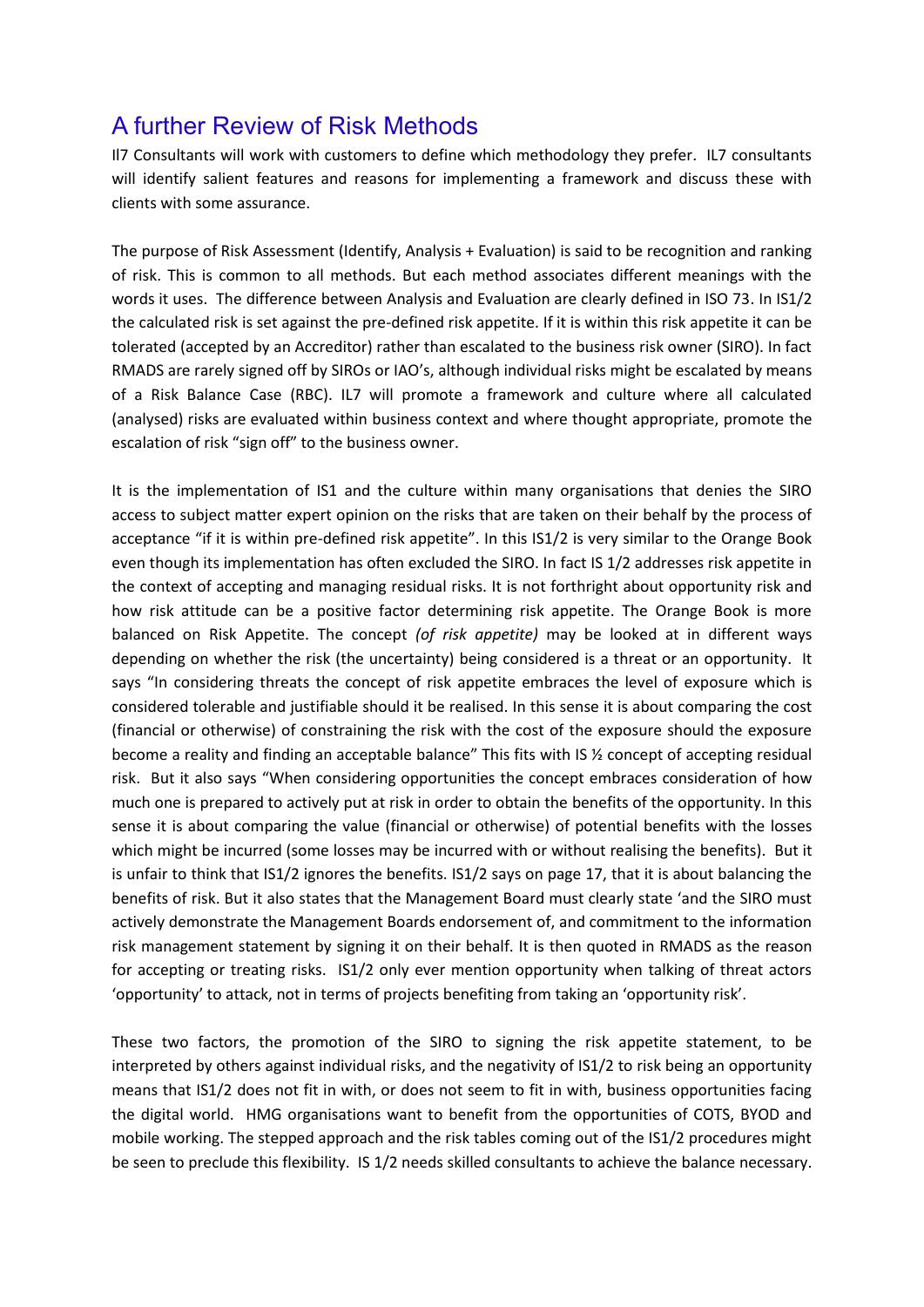In practice where the calculations have achieved negative results the pragmatism, imagination and flexibility of the practitioner has achieved the solution, sometimes in spite of the methodology.

The Open Group suggest FAIR (Factor Analysis for Information Risk) as a methodology for providing a risk assessment in line with ISO/IEC 27005 and of course ISO/IEC 27001. FAIR focuses on identifying the factors that drive loss magnitude when events occur. Again, FAIR concentrates on loss rather than opportunity. An asset's loss potential stems from the value it represents and/or the liability it introduces to an organization. So, FAIR presents loss as a mathematical model of a range of likely monetary values. This follows the maxim "if you cannot measure something, how can you improve it?". CISSP teaches the mathematical formula based on the Annual Loss Expectancy (ALE). Whether the risk is presented in real currency values (Quantitative) or just a consistent comparative (Qualitative) value (high/medium/low) it is important that the business is presented with this in language understands. It is important too, that even qualitative descriptions should be accurate and as well defined as possible – be precise; the more the customer can feel the pain the greater the message. Consultants must quantify potential loss to the business owner but should keep this in the context of the opportunity benefits to be realised if risk can be cut to a manageable (acceptable level).

It is amazing how many definitions of risk there are and how the subjective contextualising of risk has both its good and bad points. While such individual interpretations are bad for consistency, they can be sometimes beneficial to business understanding. Most methodologies studied tend to be focused on different businesses. This is addressed by ISO's Guide 73 which gives definition to a lot of the terms used by analysts. IL7 will be versed in these definitions and it is important to note that Guide 73 itself is currently being revised. FAIR has its own definitions for impact, being the consequences from a loss of CIA – those being reputational, operational, financial and to compliance. More so FAIR separates losses into primary and secondary. Primary losses include productivity, cost of recovery and replacement. These are direct. Indirect, secondary losses include fines incurred, reputation and loss to ongoing business as well as competitive advantage. FAIR describes different landscapes such as the loss landscape and the vulnerability landscape. As well as coming to a measurement, the other most important outcome of risk assessment is that it makes the involved business community think about their contextual landscape.

Where it is appropriate IL7 will lift other tools from other methodologies such as Octave Allegro from the Software Engineering Institute (SEI). Allegro was a result of practitioners realising that earlier versions of Octave were too cumbersome and resource consuming, too complicated to generate a risk aware culture. Allegro focused on information assets as primary and other assets (people, paper and IT) as containers. Threat identification became streamlined and threat scenarios analysed in workgroups. Threats were closely analysed, vulnerabilities less so and greater emphasis on quantifying risks so as to prioritise them generated a more risk aware culture. The lessons communicated in the Allegro methodology are not just from methods themselves – IL7 do not favour worksheets, questionnaires or surveys over direct communication nor do we ignore vulnerabilities – but to simplify where possible and to streamline without missing a trick and to involve people in the process are all important. Brainstorming with relevant, interested parties can also be a faster, simpler way of exploring scenarios and gaining consensus on consequences and impact. The SWIFT (Structured What If Technique) is a systematic team-orientated method for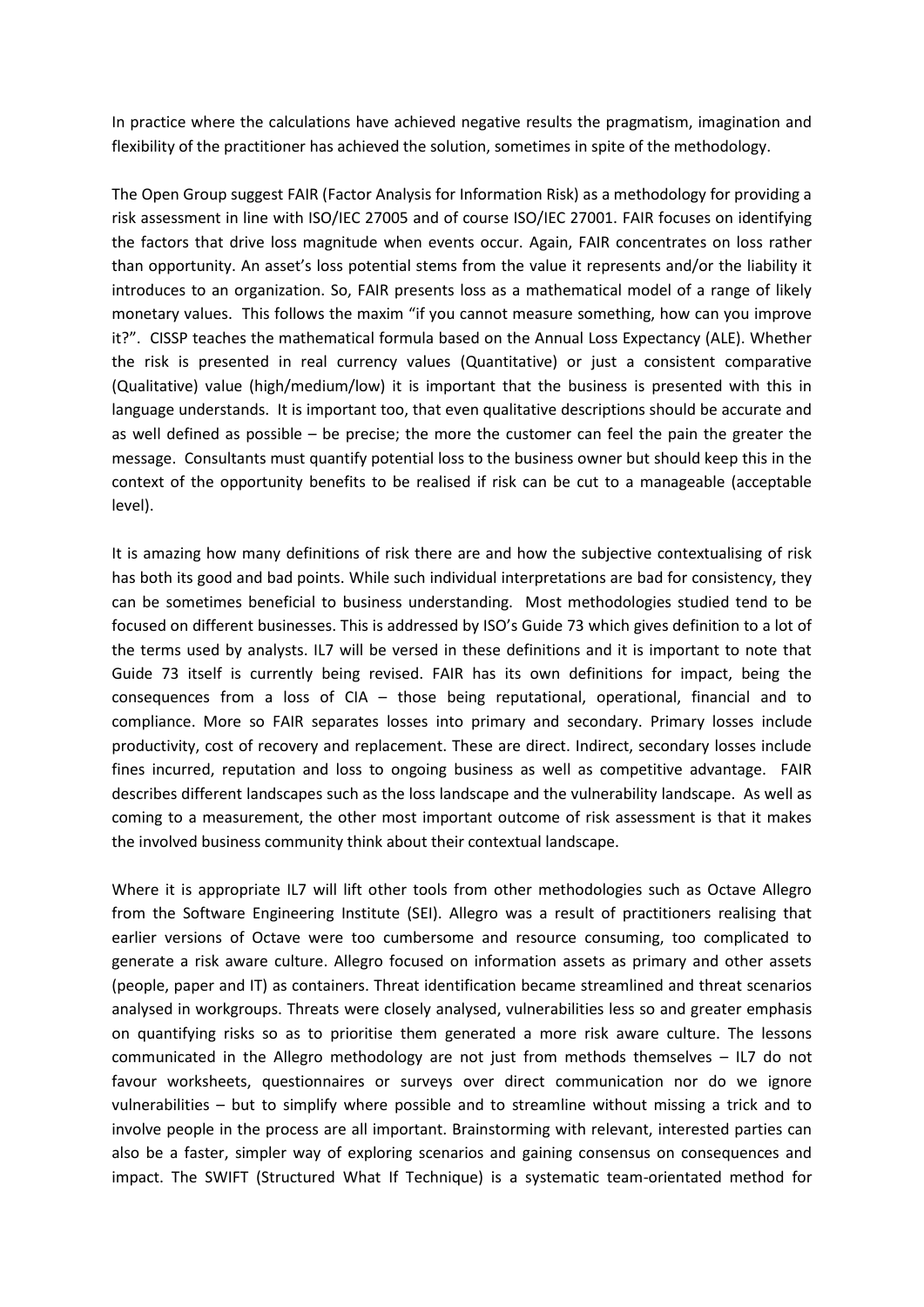hazard assessment, which IL7 might use if considered appropriate. In this context a 'hazard' is any scenario with a potential for causing harm, so equal to the negative side of risk. IL7would invite participants to list 'hazards' then consider causes, consequences (including frequency) and possible safeguards needed. These would then be recorded as evidence. To combine SWIFT with 'Attack Tree' technique can give us a more granular cause and effect model. As seen later, where IL7 model the cyber threat with a customer IT expert, breaking down the stages of an attack from the attackers' exploration of the victim's vulnerabilities to the victims likely suffering can deliver an effective picture of the organisations threat landscape. It needs to be current and reflect today's cyber threats and the changes these represent.

The Institute of Risk Management (IRM) produced a standard in 2002 which presented externally and internally drivers of operational, financial, reputation and hazard risks. This separation is useful and consultants derive business context from these drivers and should explore them first before analysis and evaluation. The framework the IRM does not depart far from others and actually the procedure and use of tables is not dissimilar to IS  $\frac{1}{2}$ . One point in favour is that IRM do identify opportunity risks. These can be treated similarly to negative risks. Communication – both internal and external are also addressed.

IRAM 2 is used by members of International Security Forum (ISF) and the Risk Manager tool can be purchased by non-members. Like other methodologies it provides a repeatable consistent framework involving spreadsheets to evaluate suppliers, create scenarios and model threats. It claims to provide a business centric view to develop a pragmatic risk treatment plan. As a commercial based method its major advantage would be the support of ISF membership.

ISO uses all 4 T's (Treat, Tolerate, Transfer and Terminate) as referring to Risk Treatment (Responding) within the context of the ISMS. IS1/2 identifies the controls and plans the treatment, the Risk treatment Plan or Risk Register. It does not deal with monitoring and communicating in its ten step model. It describes the operational controls that maintain assurance is in place. The author of the RMADS (the SyAc) may also be responsible for producing SyOPs but the SyAc is only sometimes part of the continuous improvement cycle.

ISO 31000 recognises the effect of time on risk. Assets, their containers (vulnerabilities) and the threats change over time. The RMADS state that if there is a fundamental change to the system the RMADS will change but it doesn't necessarily mean that the Risk Assessment will be re-done. It is not particularly agile. The SyAc should either instil the need for ownership and change management in the customer's people or remain as part of the process. ISO 27001 ISMS calls for continuous improvement and to do this when there is change to risk, there must be continuous assessment and analysis. Analysis brings about measurement and prioritisation and as we know "if you cannot measure something you can't improve it".

ISO 31000 describes the components of a risk management implementation framework. The initial action required is to get 'mandate and commitment' from the highest stakeholder followed by implementation:

- Design the framework.
- Implement Risk Management within the framework.